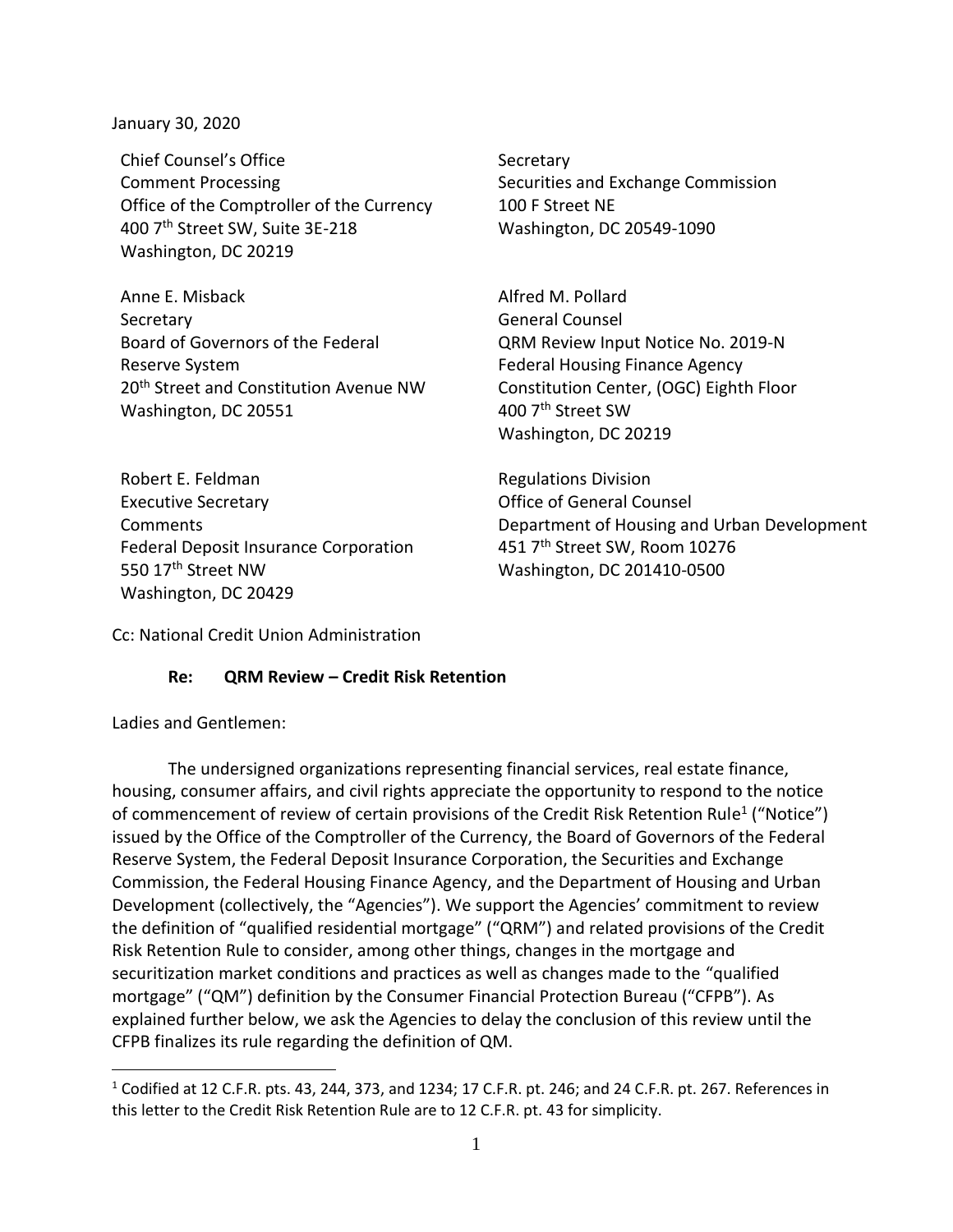The CFPB initiated a rulemaking, through the issuance of an advance notice of proposed rulemaking ("ANPR"),<sup>2</sup> to address the upcoming expiration of the category of loans that obtain QM status due to their eligibility for purchase or guarantee by either Fannie Mae or Freddie Mac ("GSE Patch"). The GSE Patch is scheduled to expire on January 10, 2021 and the CFPB indicated its intent to allow cessation of the Patch on that deadline or "after a short extension, if necessary, to facilitate a smooth and orderly transition..."<sup>3</sup> In the ANPR, the Bureau posed questions related to termination of the GSE Patch and other elements of the general QM definition. The CFPB comment period for the ANPR closed in September 2019, and it is expected that the agency will soon issue a notice of proposed rulemaking on QM.

As the Agencies are well aware, QM and QRM are linked by law. Specifically, the definition of QRM can be "no broader than" the definition of QM.<sup>4</sup> Therefore, to ensure the Agencies' review of QRM is comprehensive and meaningful, *we urge the Agencies to delay*  completing their review at least until the CFPB's QM rulemaking is complete.<sup>5</sup>

In 2014, the Agencies defined QRM as "a 'qualified mortgage' as defined in section 129C of the Truth in Lending Act (15 U.S.C. 1639c) and regulations issued thereunder, as amended from time to time."<sup>6</sup> The Agencies' objectives in adopting this definition were to protect the marketplace and ensure broad access to mortgage credit. It is critical that investors are confident in the quality of mortgages underlying securitizations and that borrowers are able to obtain financing for sustainable loans. A broad coalition of lenders, insurers, real estate professionals, consumer advocacy organizations, and civil rights groups supported this definition and these objectives at that time. From all indications available, these objectives have been met thus far, and the mortgage finance industry is functioning well under this regime.

Whether the definitions of QRM and QM should continue to be the same or whether changes need to be made, however, are questions that cannot be answered at this time. It is only after the CFPB has made its final determination on the definition of QM, and following some period of experience under the new QM configurations, that the Agencies would be in a position to evaluate and seek comment on the market and consumer impacts of QM/QRM equivalency versus divergence of the definitions.

<sup>2</sup> *Qualified Mortgage Definition under the Truth in Lending Act (Regulation Z)*, 84 Fed. Reg. 37155 (July 31, 2019).

<sup>3</sup> *Id.* at 37155.

 $4$  15 U.S.C. § 78o-11(e)(4)(C).

<sup>&</sup>lt;sup>5</sup> The Credit Risk Retention Rule provides an opportunity for such a delay: "After completion of any review, but no later than six months after the publication of the notice announcing the review, unless extended by the agencies, the agencies shall jointly publish a notice disclosing the determination of their review." 12 C.F.R. § 43.22(b).

 $6$  12 C.F.R. § 43.13(a).